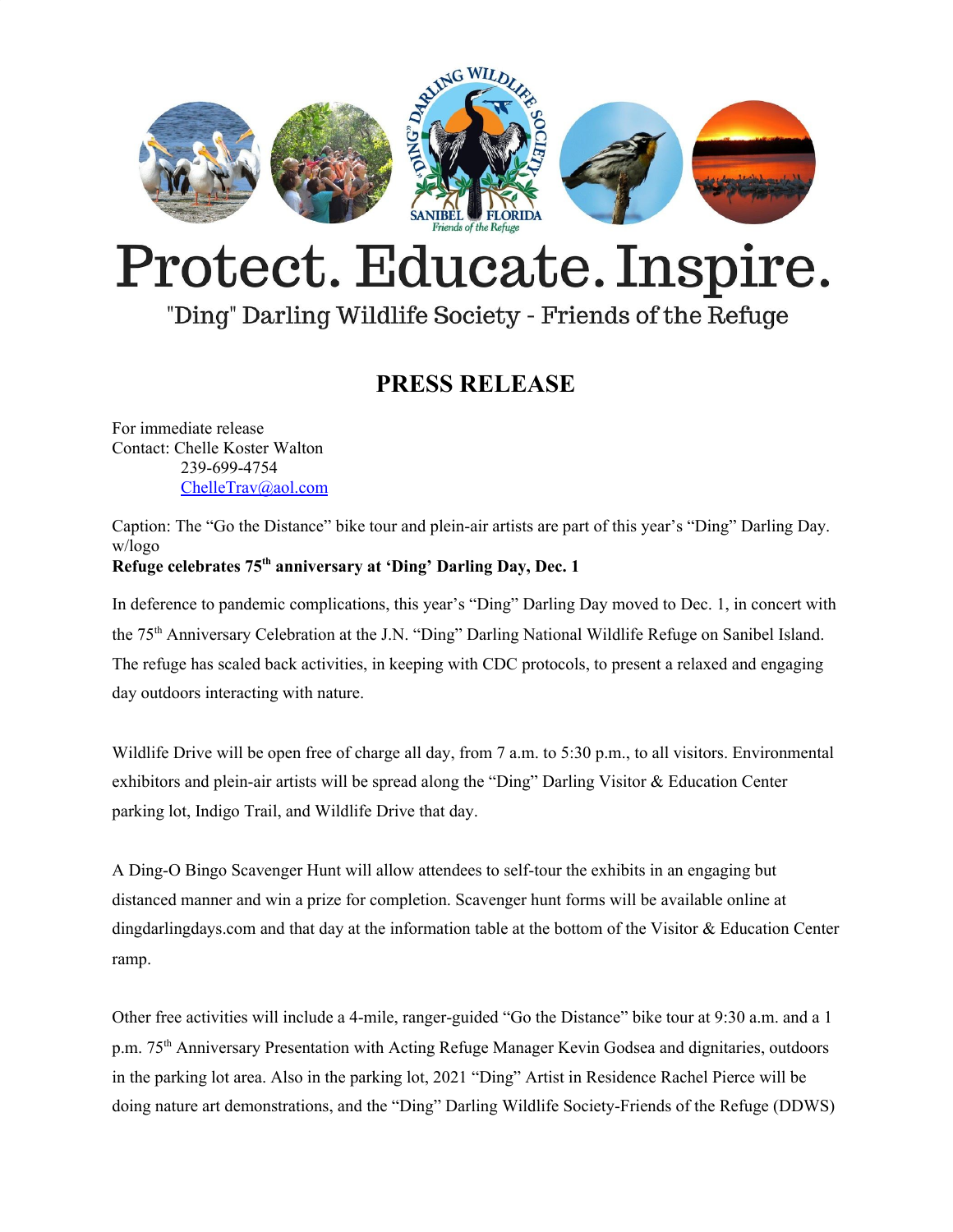will display the winning photos from its 2020 "Ding" Darling Day Amateur Nature Photography Contest. See a list of more activities below.

"'Ding' Day may look entirely different this year, but it still has the same mission to get families and others out to the refuge and exploring and learning about the great outdoors," said Toni Westland, supervisory refuge ranger and "Ding" Darling Day committee chair. "We didn't want to miss an opportunity to celebrate our official 75<sup>th</sup> anniversary date on Dec. 1 with friends and neighbors as safely as possible. We will be building a time capsule that day. It will go on display thereafter in the Visitor & Education Center."

"Thanks to our faithful sponsors, who have helped turn this into a day of celebration that ends with a ticketed 1940s drive-in theater gala in the evening," said Birgie Miller, executive director of the "Ding" Darling Wildlife Society, gala host and co-sponsor of the "Ding" Darling Day. For more information, visit dingdarlingdays.com.

#### *"Ding" Darling Day Scheduled Activities*

7 a.m. - Wildlife Drive opens free of charge

9 a.m. Information table opens with scavenger hunt forms and hand-outs. Wildlife Drive/Indigo Trail and parking lot stations open for safe self-touring.

9:30 a.m. Ranger-guided, 4-mile "Go the Distance" Distanced Bike Tour, Wildlife Drive (bring your own bikes and helmets, meet at flagpole)

1 p.m. 75th Anniversary Presentation, in parking lot

#### *Ongoing 9 a.m. – 3 p.m.*

Exhibitors along Wildlife Drive and Indigo Trail, CROW exhibit in parking lot "Ding" Darling Day Amateur Nature Photography Contest Winners display in parking lot Art demonstrations by 2021 Resident Artist Rachel Pierce in parking lot USFWS Law Enforcement Trailer in parking lot USFWS Fire Demo in parking lot Mobile Nature Store in parking lot Scavenger hunt with prizes Plein-air artists in parking lot and on Wildlife Drive and Indigo Trail

#### *"Ding" Darling Day and 75 th Anniversary Celebration sponsors:*